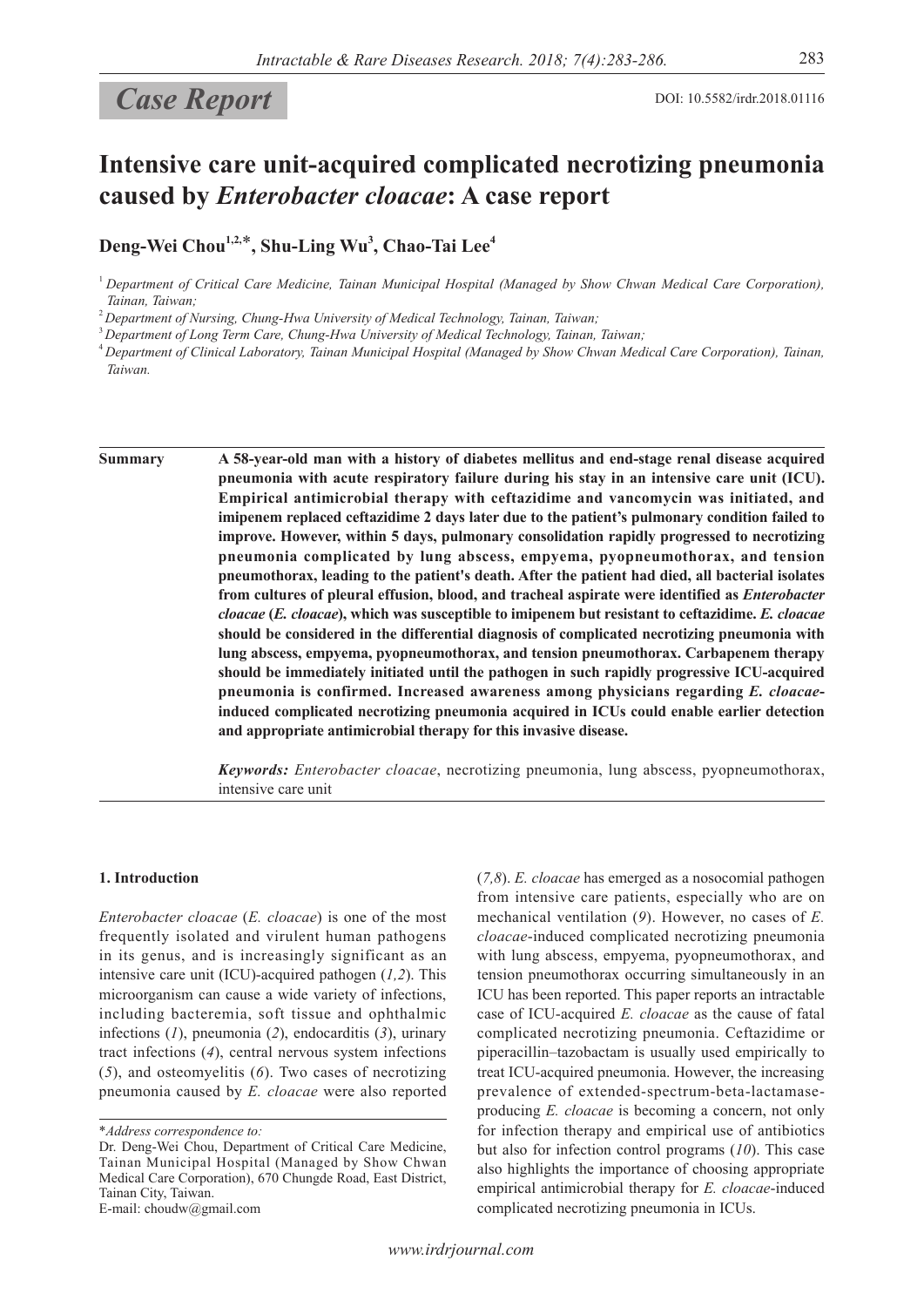## **2. Case Report**

A 58-year-old man with a history of diabetes mellitus and end-stage renal disease was admitted to an ICU of Tainan Municipal Hospital in March 2017 for hyperkalemia (serum potassium level: 7.06 mmol/L) resulting in bradycardia, shock, and acute respiratory failure. After cardiopulmonary cerebral resuscitation, endotracheal intubation with ventilator support, vasopressor therapy, and emergent hemodialysis, the patient's general condition gradually improved and he regained consciousness on day 3. He was successfully weaned from the ventilator and the endotracheal tube was removed on day 5.

However, the patient subsequently developed shortness of breath that progressed to respiratory distress on day 7. Arterial blood gas (ABG) analysis revealed a pH of 7.287, PaCO<sub>2</sub> level of 58.5 mmHg, PaO<sub>2</sub> level of 113.8 mmHg, and bicarbonate concentration of 27 mmol/L while the patient was breathing through a nonrebreathing mask. He underwent secondary endotracheal intubation with ventilator support for acute hypercapnia respiratory failure. Laboratory examinations yielded a white blood cell count of 14,950/μL with 84% neutrophils; a platelet count of 92,000/μL; and a C-reactive protein level of 6.28 mg/dL (reference range: < 0.3 mg/dL). A chest radiograph (Figure 1A) revealed bilateral consolidation, suggesting pneumonia. Empirical broad-spectrum antimicrobial therapy consisting of ceftazidime (2 g every 8 hours) and vancomycin (1 g every 12 hours) was immediately initiated. The patient's pulmonary condition failed to improve within the first 2 days (days 8 and 9) of antimicrobial therapy. Imipenem (500 mg every 6 hours) replaced ceftazidime on day 10. However, tachypnea, respiratory distress, decreased consciousness, and shock occurred on day 11. A physical examination revealed absent breath sounds on the right side, subcutaneous crepitus over the right chest wall, and a distended abdomen. Under the impression of tension pneumothorax, a needle was promptly inserted into the right upper intercostal space for chest decompression. A large amount of air immediately flowed from the needle, thereby increasing the patient's blood pressure. ABG analysis revealed a pH of 7.081,  $PaCO<sub>2</sub>$  level of 83.4 mmHg,  $PaO<sub>2</sub>$  level of 130.4 mmHg, and bicarbonate concentration of 24.2 mmol/L while the patient was breathing  $100\%$  FiO<sub>2</sub>. Laboratory examinations yielded a white blood cell count of 19,320/μL with 88% neutrophils; a platelet count of 79,000/μL; and a serum potassium level of 3.89 mmol/L. A chest radiograph (Figure 1B) revealed cavitation in the consolidation of the right lower and left upper lobes. Moreover, subcutaneous emphysema was observed. A right chest tube thoracostomy was promptly performed, and air and 500 mL of a foul-smelling reddish pleural effusion were drained. The patient's right pleural effusion was cloudy and contained 7 mg/dL glucose (serum glucose:

180 mg/dL), 4.6 mg/dL protein (serum protein: 5.4 mg/ dL), 18,720 U/L lactate dehydrogenase (serum lactate dehydrogenase: 510 U/L), 100,000/μL red blood cells, and 80,000/μL white blood cells with 87 % neutrophils. Pleural effusion, blood, and tracheal aspirate cultures were performed. Computed tomography (CT; Figure 2) revealed necrotizing pneumonia, lung abscess, pyopneumothorax, pneumoperitoneum, and subcutaneous emphysema. The patient's condition rapidly deteriorated and he died on day 12.

Bacterial isolates were identified using the BD Phoenix automated microbiology system (Becton Dickinson Diagnostic Systems, Sparks, MD, USA). Antimicrobial susceptibility was tested using the disc diffusion method. Interpretation was performed according to the criteria of the Clinical and Laboratory Standards Institute (*11*). After the patient had died, all bacterial isolates were identified as *E. cloacae*, and the results of antibiotic susceptibility testing indicated susceptibility to imipenem, levofloxacin, aminoglycosides, and tigecycline but resistance to ceftriaxone, ceftazidime, cefmetazole, trimethoprim-sulfamethoxazole (TMP-SMX), and ampicillin-sulbactam.

### **3. Discussion**

We searched PubMed Advanced Search Builder for papers published in English until 30 September 2018 using the following terms: ("*Enterobacter cloacae*" [All Fields] AND ("necrotizing pneumonia" [All Fields]). Of the 5 results, 3 were not relevant. Of the rest 2 results, necrotizing pneumonia caused by *E. cloacae* was reported in an adult and a neonate, respectively (*7,8*). According to our review of relevant studies, this case report is the first to describe *E. cloacae* as the cause of life-threatening pulmonary complications including necrotizing pneumonia, lung abscess, empyema, pyopneumothorax, and tension pneumothorax occurring simultaneously in an ICU. In our case, the patient likely acquired an *E. cloacae* infection through the respiratory tract during his ICU stay because of his underlying immunocompromised status. Common organisms associated with necrotizing pneumonia include *Streptococcus pneumoniae*, *Staphylococcus aureus* (*S. aureus*), methicillin-resistant *S. aureus*, *Klebsiella pneumoniae*, and *Pseudomonas aeruginosa* (*12*). *E. cloacae* should be considered in the differential diagnosis of complicated necrotizing pneumonia with lung abscess, empyema, pyopneumothorax, and tension pneumothorax. *E. cloacae* is predictably resistant to ampicillin and cefoxitin; however, aminoglycosides and ciprofloxacin are active against most strains of *E. cloacae*, whereas TMP-SMX has variable activity (*1*). Although ceftazidime or piperacillin-tazobactam is usually used empirically to treat ICU-acquired pneumonia, these are not appropriate antimicrobial therapies for ICU-acquired complicated necrotizing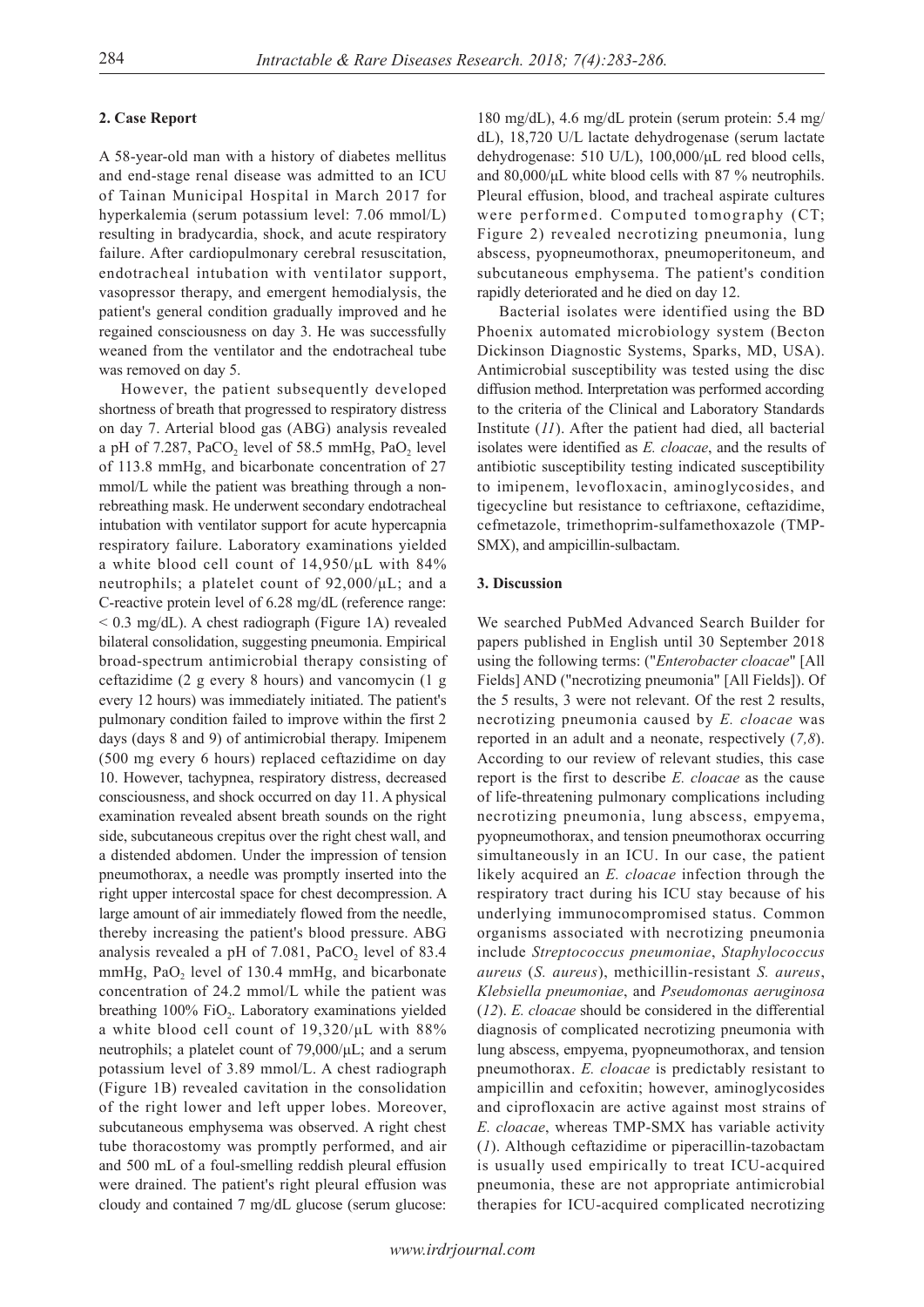

**Figure 1. (A) Chest radiography on hospital day 7 reveals a diffuse consolidation of the left lung and patchy areas of the consolidation in the right lung. (B) Radiography on hospital day 12 shows multiple cavities of variable sizes within the consolidation of the bilateral lungs (arrows). Subcutaneous emphysema of the right chest can be observed (arrowhead). A needle is inserted in the right upper intercostal space.**



Figure 2 (A) Lung window of a CT shows necrotizing pneumonia in the right lower and left upper lobes (white arrows). **Subcutaneous emphysema (arrowhead) and pneumoperitoneum (black arrows) can be observed. (B) An air-fluid level is present in the left pleural space (arrow), representing pyopneumothorax. (C) A cavity contains an air-fluid level within the left lower lobe consolidation (arrow), suggesting lung abscess. CT, computed tomography.**

pneumonia caused by *E. cloacae*. *E. cloacae* strains that possess chromosomally encoded ampC β-lactamases can develop resistance to broad-spectrum cephalosporins (*13*). In addition, *E. cloacae* strains with extended-spectrum β-lactamases are increasingly

described worldwide (*14*), and the emergence of greater resistance to carbapenems has become a global concern (*15*). However, carbapenems remain among the most active β-lactam antibiotics used to fight *E. cloacae* (*1*). In our case, the patient's underlying